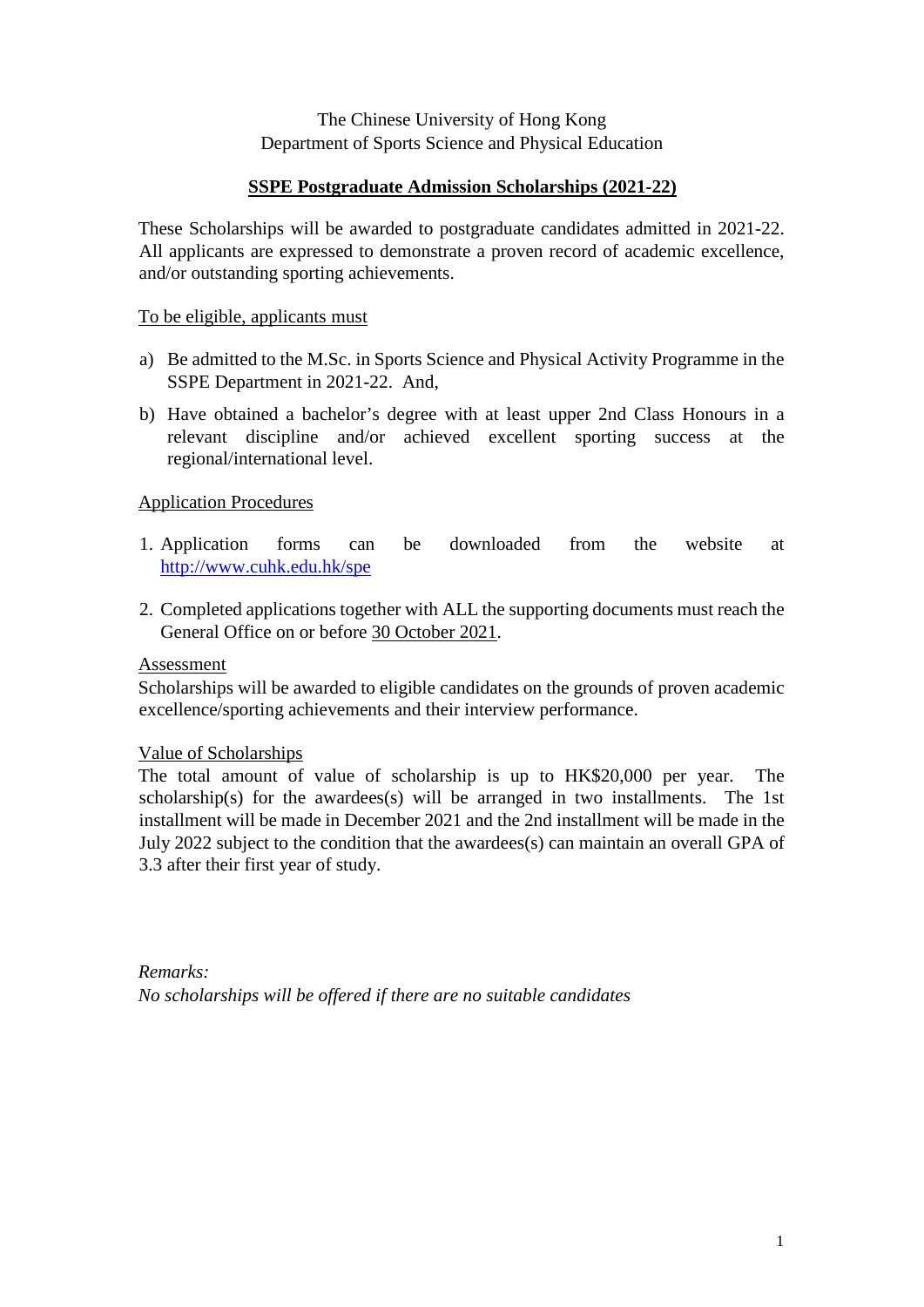The Chinese University of Hong Kong Department of Sports Science and Physical Education

### **SSPE Postgraduate Admission Scholarships 2021-22**

## **Application Form**

*The information gathered will be used for Scholarships/Awards-related purposes in the University. It may be accessible to offices, committees or persons involved in Scholarship/Awards matters.* 

## **Part I Personal Particulars**

|                   | (In Chinese): |
|-------------------|---------------|
| Student I.D. No.: | Sex:          |
| Programme:        |               |

# **Part II Educational Background and Academic Achievements (Please provide copies of supporting documents)**

| Institution | Major/Minor | Date of | Honour  |
|-------------|-------------|---------|---------|
|             |             | Award   | and GPA |
|             |             |         |         |
|             |             |         |         |
|             |             |         |         |
|             |             |         |         |
|             |             |         |         |
|             |             |         |         |

**Other public examinations or qualifications of significance received (Please provide copies of supporting documents).** 

**\_\_\_\_\_\_\_\_\_\_\_\_\_\_\_\_\_\_\_\_\_\_\_\_\_\_\_\_\_\_\_\_\_\_\_\_\_\_\_\_\_\_\_\_\_\_\_\_\_\_\_\_\_\_\_\_\_\_\_\_\_\_\_\_\_\_\_\_\_ \_\_\_\_\_\_\_\_\_\_\_\_\_\_\_\_\_\_\_\_\_\_\_\_\_\_\_\_\_\_\_\_\_\_\_\_\_\_\_\_\_\_\_\_\_\_\_\_\_\_\_\_\_\_\_\_\_\_\_\_\_\_\_\_\_\_\_\_\_ \_\_\_\_\_\_\_\_\_\_\_\_\_\_\_\_\_\_\_\_\_\_\_\_\_\_\_\_\_\_\_\_\_\_\_\_\_\_\_\_\_\_\_\_\_\_\_\_\_\_\_\_\_\_\_\_\_\_\_\_\_\_\_\_\_\_\_\_\_**